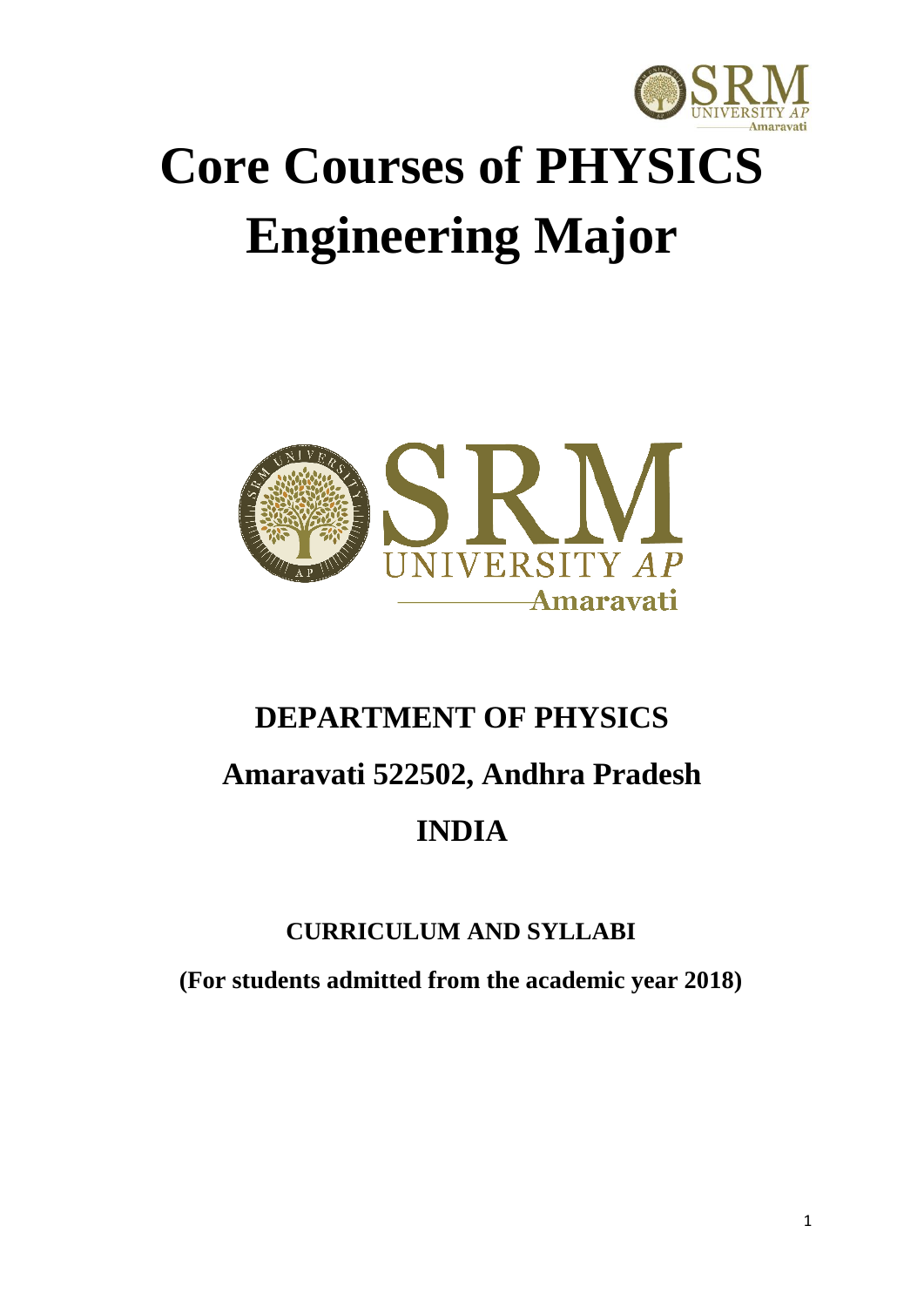

## **CURRICULUM**

#### Semester I

| <b>Course</b><br>Category | <b>Course Code</b> | <b>Course Name</b>             | L | T |                | $P  L+T+P  C$ |  |
|---------------------------|--------------------|--------------------------------|---|---|----------------|---------------|--|
| $\mathbf C$               | <b>PHY101</b>      | <b>Physics E-I</b>             |   |   | 10             |               |  |
| $\mathbf C$               | <b>PHY101-L</b>    | <b>Laboratory: Physics-E-I</b> |   | U | $\overline{2}$ |               |  |
|                           |                    | <b>TOTAL</b>                   |   |   |                |               |  |

### Semester II

| Course<br>Category | <b>Course Code</b> | <b>Course Name</b>              | L | T | P           | $ L+T+P $ C |  |
|--------------------|--------------------|---------------------------------|---|---|-------------|-------------|--|
| $\mathbf C$        | <b>PHY102</b>      | <b>Physics E-II</b>             |   |   | $ 0\rangle$ |             |  |
| $\mathbf C$        | <b>PHY102-L</b>    | <b>Laboratory: Physics E-II</b> |   | U | $\vert$ 2   | ∍           |  |
|                    |                    | <b>TOTAL</b>                    |   |   |             |             |  |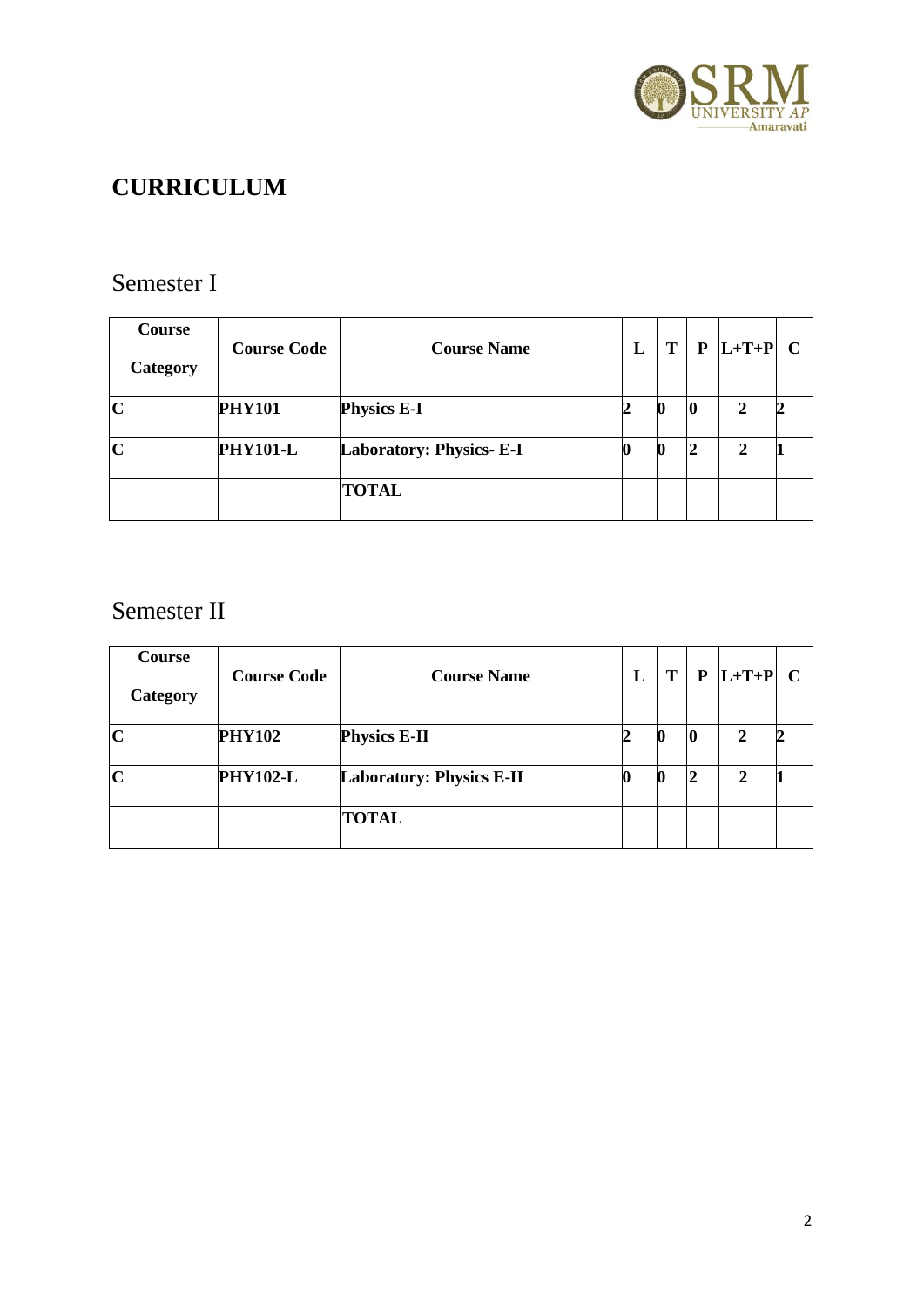

|                    | <b>PHY 101</b><br><b>Physics E-I</b> |  | - P |  |
|--------------------|--------------------------------------|--|-----|--|
|                    |                                      |  | O   |  |
| Co-requisite:      | Single variable calculus (MAT 000)   |  |     |  |
| Prerequisite:      | <b>NIL</b>                           |  |     |  |
| Data Book/         |                                      |  |     |  |
| Codes/Standards    | <b>NIL</b>                           |  |     |  |
| Course Category    | <b>CORE</b>                          |  |     |  |
| Course designed by | Department of Physics                |  |     |  |
| Approval           |                                      |  |     |  |

|                                                                 | PUR-<br>The course aims to cover the fundamental formalism and applications of Physics. It<br><b>POSE</b><br>mainly includes basic Newtonian mechanics, Waves and oscillations, Introduction to |  |  |  |  |  |  |  |
|-----------------------------------------------------------------|-------------------------------------------------------------------------------------------------------------------------------------------------------------------------------------------------|--|--|--|--|--|--|--|
|                                                                 | thermodynamics, Electricity & magnetism with General properties of maters                                                                                                                       |  |  |  |  |  |  |  |
| <b>LEARNING OBJECTIVES</b><br><b>STUDENT</b><br><b>OUTCOMES</b> |                                                                                                                                                                                                 |  |  |  |  |  |  |  |
|                                                                 | At the end of the course, student will be able to                                                                                                                                               |  |  |  |  |  |  |  |
|                                                                 | apply the fundamental concepts of mechanics such as force, energy,<br>momentum etc. more rigorously as needed for further studies in<br>engineering and technology                              |  |  |  |  |  |  |  |
|                                                                 | students' physical intuition and thinking process through understanding the<br>theory                                                                                                           |  |  |  |  |  |  |  |
| 3.                                                              | model simple mechanical systems by correlating it to the real world<br>practical problems                                                                                                       |  |  |  |  |  |  |  |

| <b>Session</b> | <b>Description of Topic</b>                                                                                 | <b>Contact</b><br>hours | $C-D-I-O$ | <b>IOs</b> | <b>Reference</b> |
|----------------|-------------------------------------------------------------------------------------------------------------|-------------------------|-----------|------------|------------------|
|                | <b>UNIT I - Review of Newtonian Mechanics</b>                                                               | 6                       |           |            |                  |
| 1.             | Introduction to Vector<br>Coordinate<br>and<br>systems                                                      |                         | C         |            | 1, 2             |
| 2.             | Kinematics: Equations of motion for constant<br>acceleration                                                |                         | $C-D$     |            | 1, 2             |
| 3.             | Dynamics: Contact forces, Static friction,<br>kinetic friction and worked examples.                         |                         | $C-D$     |            | 1, 2             |
| 4.             | Free body force diagram; Applications of<br>Newton's law. Worked examples (i.e. pulley,<br>inclined planes) | 1                       | $D-I$     |            | 1, 2             |
| 5.             | Momentum and Impulse, Impulse<br>momentum theorem                                                           | 1                       | $C-D$     |            | 1, 2             |
| 6.             | Conservation of linear and angular momenta,<br>worked example (Fly wheel)                                   |                         | $D-I-O$   |            | 1, 2             |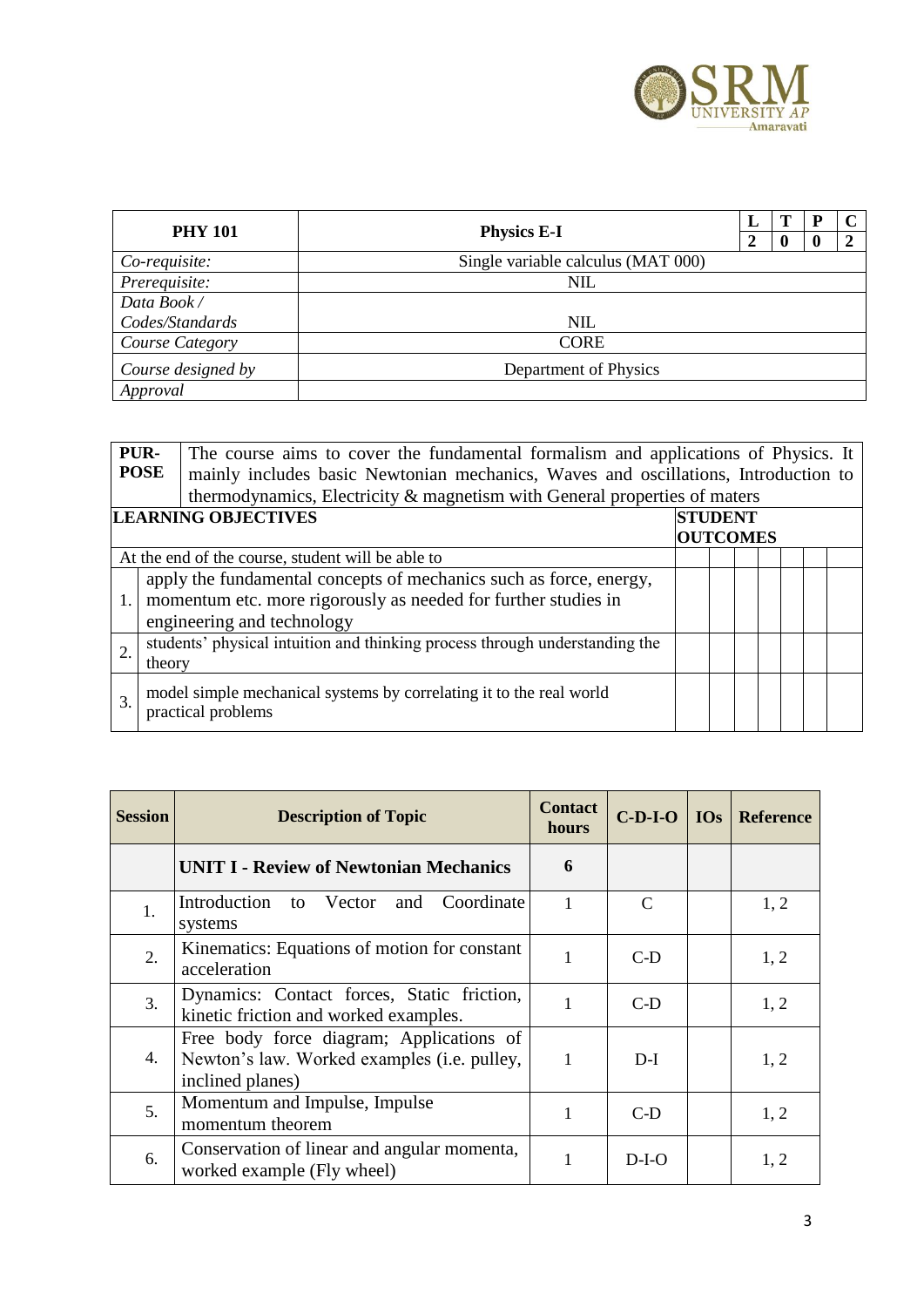

|     | <b>UNIT II - Waves, oscillations, optics</b>                                                       | 6            |              |       |
|-----|----------------------------------------------------------------------------------------------------|--------------|--------------|-------|
| 7.  | Simple harmonic motion: simple pendulum,<br>compound pendulum                                      | $\mathbf{1}$ | $\mathsf{C}$ | 1, 2  |
| 8.  | Damped and driven harmonic oscillations,<br>Quality factor; electrical equivalent (LCR<br>circuit) | $\mathbf{1}$ | $C-D$        | 1, 2  |
| 9.  | Longitudinal waves, transverse waves;<br>standing waves                                            | $\mathbf{1}$ | $C-D$        | 1, 2  |
| 10. | Optics: Interference, diffraction (qualitative)                                                    | $\mathbf{1}$ | $C-D$        | 1, 2  |
| 11. | Double slit interference and concept of<br>coherence length                                        | $\mathbf{1}$ | $D-I$        | 1, 2  |
| 12. | Polarization of light (qualitative)                                                                | $\mathbf 1$  | $D-I$        | 1, 2  |
|     | <b>UNIT III - Classical thermodynamics</b>                                                         | 6            |              |       |
| 13. | Thermodynamic systems and equilibrium:<br>example of ideal gas                                     | $\mathbf{1}$ | $\mathsf{C}$ | 1,2,3 |
| 14. | Zeroth law of thermodynamics and concept of<br>temperature                                         | $\mathbf{1}$ | $\mathbf C$  | 1,2,3 |
| 15. | First law of thermodynamics, internal energy and<br>specific heat                                  | $\mathbf{1}$ | $\mathbf D$  | 1,2,3 |
| 16. | Second law of thermodynamics, entropy,<br>reversibility                                            | $\mathbf{1}$ | $C-D$        | 1,2,3 |
| 17. | Concept of work and free energies                                                                  | 1            | $C-D$        | 1,2,3 |
| 18. | Black body radiation - Stefan's law                                                                | 1            | $\mathbf I$  | 1,2,3 |
|     | <b>UNIT IV: MATERIAL PROPERTIES</b>                                                                | 6            |              |       |
| 19. | States of Matter: Solid, Liquid, Gases and Plasma                                                  | 1            | $\mathsf{C}$ | 1, 2  |
| 20. | Mechanical Properties of solids: linear elasticity<br>(Hooke's Law). Elastic moduli.               | 1            | $C-D$        | 1, 2  |
| 21. | Shear stress and strain. Rigidity modulus                                                          | 1            | $C-D$        | 1, 2  |
| 22. | Bulk and surface properties of liquid –<br>Adhesion, Cohesion - Surface tension                    | $\mathbf{1}$ | $C-D-I$      | 1, 2  |
| 23. | Viscosity and Stoke's equation                                                                     | $\mathbf{1}$ | $C-D$        | 1, 2  |
| 24. | Bernoulli's principle                                                                              | 1            | $C-D$        | 1, 2  |
|     | UNIT V: REVIEW OF ELECTRO-<br><b>MAGNETISM</b>                                                     | 6            |              |       |
| 25. | Properties of charge and Coulomb's law,<br>calculation of electric field and potential             | $\mathbf{1}$ | $C-D$        | 1, 2  |
| 26. | Gauss's law and its applications (line, plane,<br>sphere)                                          | $\mathbf{1}$ | $C-D$        | 1, 2  |
| 27. | Parallel plate capacitor.                                                                          | 1            | $D-I-O$      | 1, 2  |
| 28. | Biot-Savart Law for magnetic fields, Magnetic<br>field (circular loop).                            | $\mathbf{1}$ | $D-I$        | 1, 2  |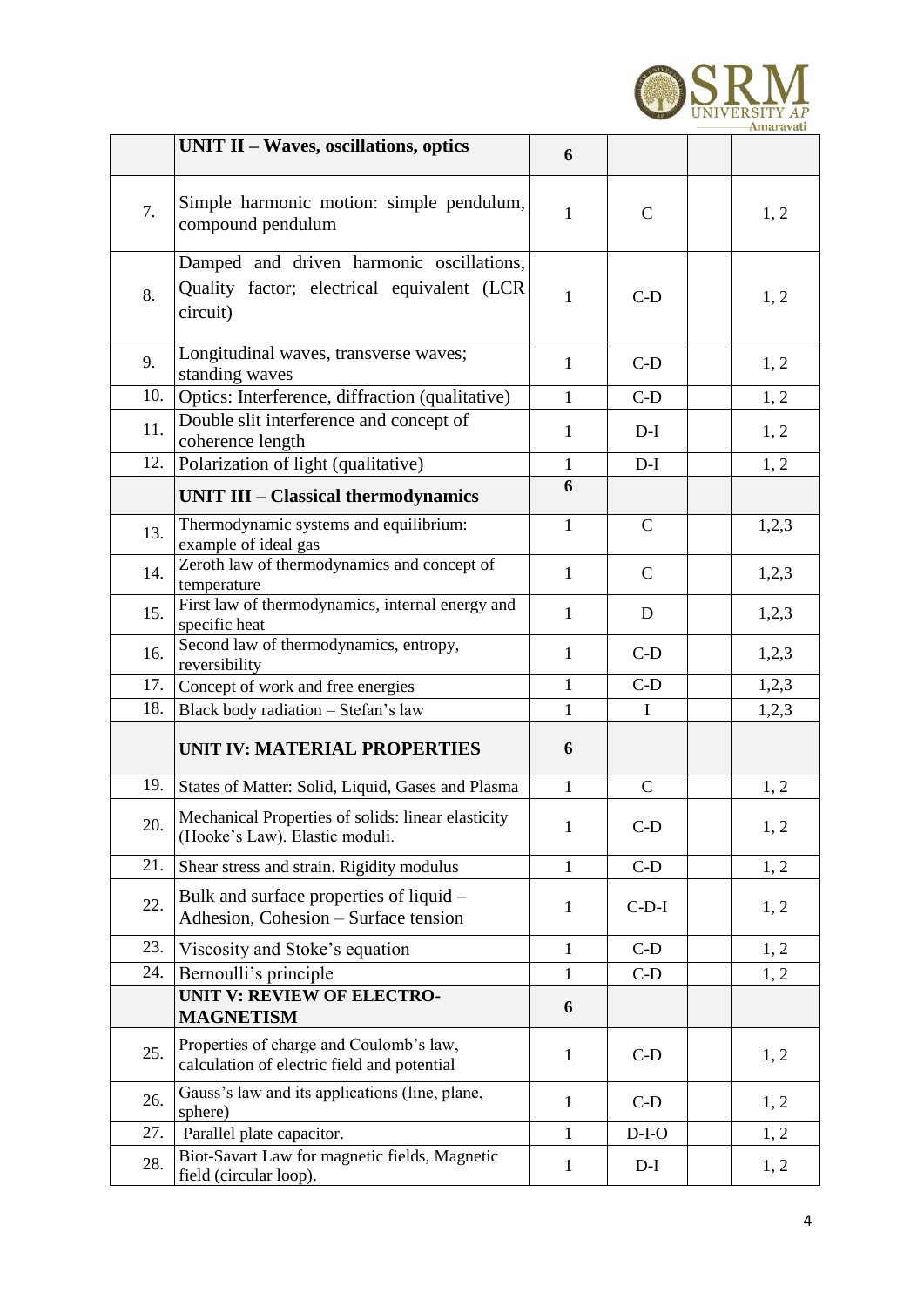

| 29.                       | Ampere's circuital law, Examples - Infinite wire<br>and Solenoid. Lenz's Law, Faraday's law.                                                         | 1 | $C-D-I$ |  | 1, 2 |  |  |  |  |
|---------------------------|------------------------------------------------------------------------------------------------------------------------------------------------------|---|---------|--|------|--|--|--|--|
| 30.                       | Maxwell's equations and Electromagnetic wave<br>motion from Maxwell's Equation.                                                                      | 1 | $C-D-I$ |  | 1, 2 |  |  |  |  |
|                           | <b>Total contact hours</b>                                                                                                                           |   | 30      |  |      |  |  |  |  |
| <b>LEARNING RESOURCES</b> |                                                                                                                                                      |   |         |  |      |  |  |  |  |
|                           | <b>TEXT BOOKS/REFERENCE BOOKS/OTHER READING MATERIAL</b>                                                                                             |   |         |  |      |  |  |  |  |
| $\mathbf{1}$              | University Physics With Modern Physics with Mastering Physics - D Young, Roger<br>A Freedman And Lewis Ford, XII Edition (2018), Publisher - PEARSON |   |         |  |      |  |  |  |  |
| 2                         | Physics for Scientist and Engineers - Raymond A. Serway, John W. Jewett XIX<br>Edition (2017), Publisher - Cengage India Private Limited             |   |         |  |      |  |  |  |  |
| 3                         | Concept of Modern Physics - Arthur Besier, Shobhit Mahajan, S Rai, 2017 Edition,<br>Publisher - Tata McGraw Hill                                     |   |         |  |      |  |  |  |  |
| $\overline{4}$            | Introduction to Electrodynamics - David J. Griffiths; 4 <sup>th</sup> Edition (2012), Publisher -<br>PHI Eastern Economy Editions                    |   |         |  |      |  |  |  |  |
| 5                         | Electricity and Magnetism - A S Mahajan and A A Rangwala, Revised of 1 Edition<br>(2001), Publisher - McGraw-Hill                                    |   |         |  |      |  |  |  |  |
| 6                         | Advanced Engineering Mathematics - Erwin Kreyszig,<br>X<br>Edition<br>(2016),<br>Publisher - Wiley                                                   |   |         |  |      |  |  |  |  |

|                                                              | <b>Course nature</b>      |              |               |            | <b>Theory</b> |              |  |
|--------------------------------------------------------------|---------------------------|--------------|---------------|------------|---------------|--------------|--|
| <b>Assessment Method – Theory Component (Weightage 100%)</b> |                           |              |               |            |               |              |  |
| In-semester                                                  | <b>Assessment</b><br>tool | Cycle test I | Cycle test II | Assignment | Class Test    | <b>Total</b> |  |
|                                                              | Weightage                 | 15%          | 15%           | 10%        | 10%           | 50%          |  |
| <b>End semester examination Weightage:</b>                   |                           |              |               |            |               |              |  |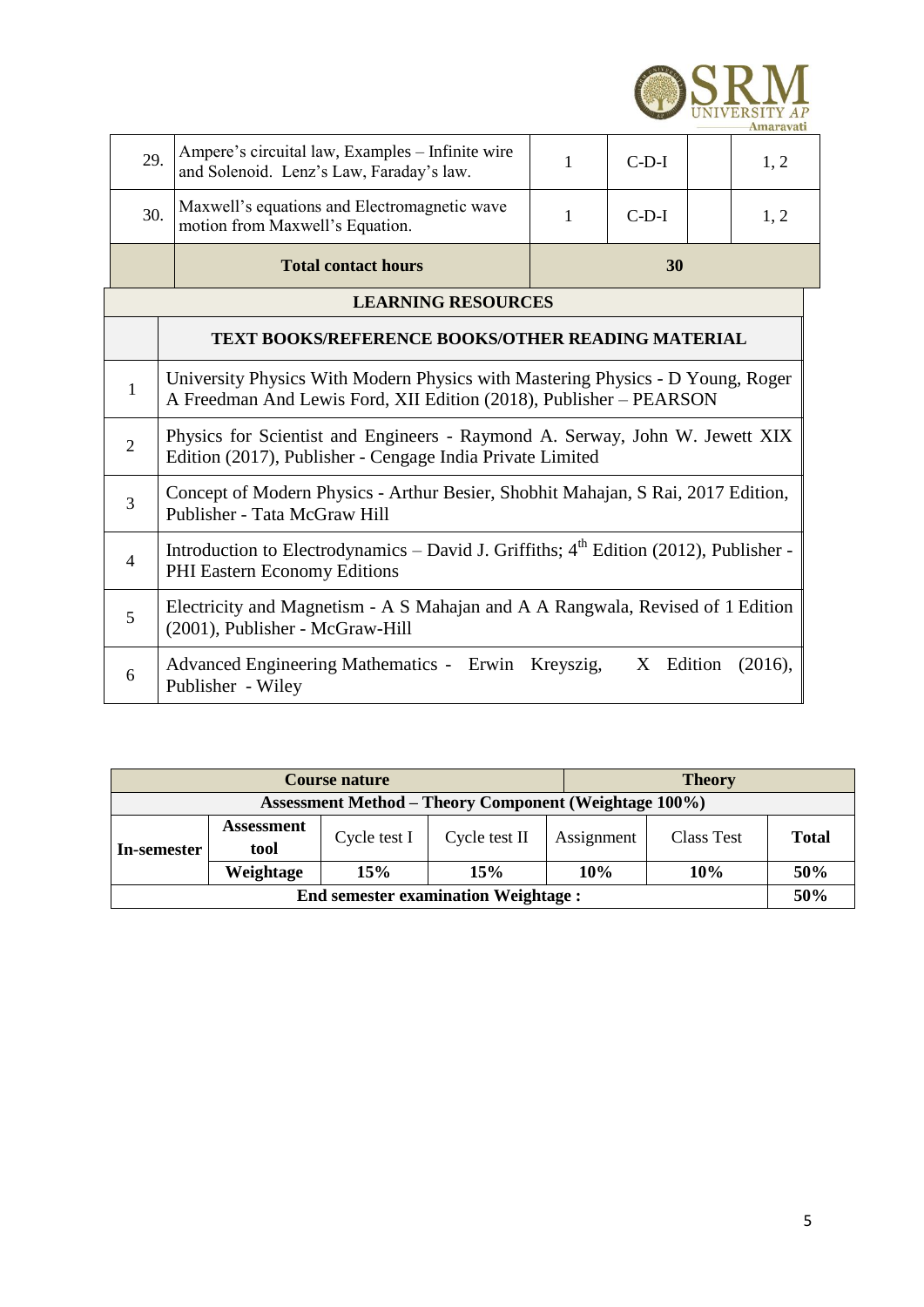

| <b>PHY 101L</b>    | L<br><b>Physics-I LABORATORY</b> |  |              |   |  |
|--------------------|----------------------------------|--|--------------|---|--|
|                    |                                  |  | $\mathbf{0}$ | 2 |  |
| Co-requisite:      | <b>NIL</b>                       |  |              |   |  |
| Prerequisite:      | <b>NIL</b>                       |  |              |   |  |
| Data Book/         | <b>NIL</b>                       |  |              |   |  |
| Codes/Standards    |                                  |  |              |   |  |
| Course Category    | <b>CORE</b>                      |  |              |   |  |
| Course designed by | Department of Physics            |  |              |   |  |
| Approval           |                                  |  |              |   |  |

| <b>PURPOSE</b> The course aims to cover the applications related to fundamental formalism of Physics. It<br>mainly includes basic Newtonian mechanics, Waves and oscillations, Introduction to<br>thermodynamics, Electricity & magnetism with General properties of maters |                                                      |  |  |  |                                   |  |  |  |  |
|-----------------------------------------------------------------------------------------------------------------------------------------------------------------------------------------------------------------------------------------------------------------------------|------------------------------------------------------|--|--|--|-----------------------------------|--|--|--|--|
| <b>LEARNING OBJECTIVES</b>                                                                                                                                                                                                                                                  |                                                      |  |  |  | <b>STUDENT</b><br><b>OUTCOMES</b> |  |  |  |  |
|                                                                                                                                                                                                                                                                             | At the end of the course, student will be able to    |  |  |  |                                   |  |  |  |  |
|                                                                                                                                                                                                                                                                             | 1. Understand basic equipment operation and analysis |  |  |  |                                   |  |  |  |  |
| 2. Correlate fundamental concept of physics to laboratory experiments                                                                                                                                                                                                       |                                                      |  |  |  |                                   |  |  |  |  |
|                                                                                                                                                                                                                                                                             | 3. Origin and analysis of error                      |  |  |  |                                   |  |  |  |  |

| Sl.<br>N <sub>0</sub> | <b>Description of Experiments</b>                                                                                                                    | <b>Contact</b><br>hours | $C-D-I-O$     | <b>IOs</b> | <b>Reference</b> |
|-----------------------|------------------------------------------------------------------------------------------------------------------------------------------------------|-------------------------|---------------|------------|------------------|
| 1a                    | Revisions of Vernier caliper and Screw Gauge<br>measurement methods                                                                                  | $\mathbf{1}$            | $\mathcal{C}$ |            | 1, 2             |
| 1 <sub>b</sub>        | Plotting experimental data in graphs and error analysis                                                                                              |                         |               |            |                  |
| 2                     | To determine the moment of inertia of a flywheel                                                                                                     | 1                       | $I-O$         |            | 1, 2             |
| $\overline{3}$        | (a) Measurement of time period for a given compound<br>pendulum with different lengths<br>(b) To determine radius of gyration of a given<br>pendulum | 1                       | $I-O$         |            | 1, 2             |
| $\overline{4}$        | Verification of Stefan's Law                                                                                                                         | 1                       | $I-O$         |            | 1, 2             |
| 5                     | Measurement of specific heat capacity of any given<br>material                                                                                       | 1                       | $I-O$         |            | 1, 2             |
| 6                     | Verify of Hooke's law and to determine spring<br>contact for given spring combinations                                                               | $\mathbf{1}$            | $I-O$         |            | 1, 2             |
| $\overline{7}$        | To determine the rigidity modulus of steel wire by<br>torsional oscillations                                                                         | 1                       | $I-O$         |            | 1, 2             |
| 8                     | To calculate Young's modulus of a given material by<br>deflection method                                                                             | 1                       | $I-O$         |            | 1, 2             |
| 9                     | (a) To measure the capacitance as a function of area<br>and distance between the plates.<br>b) To determine the dielectric constant of different     | $\overline{2}$          | $I-O$         |            | 1, 2             |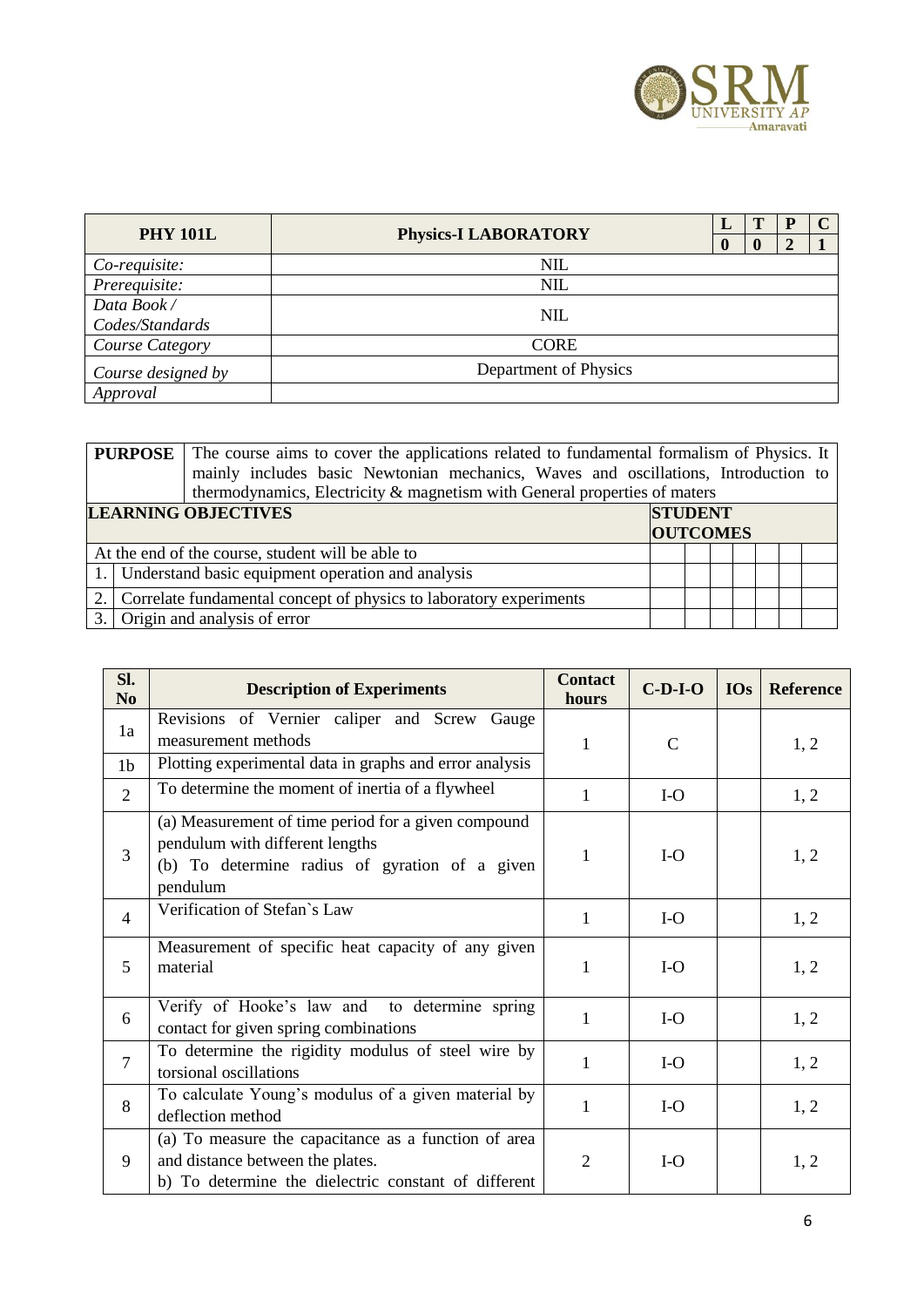

|    | dielectric materials.                                                                                                                                                                                                                 |                |       |  |      |
|----|---------------------------------------------------------------------------------------------------------------------------------------------------------------------------------------------------------------------------------------|----------------|-------|--|------|
| 10 | (a) Measurement of the induced voltage impulse as a<br>function of the velocity of the magnet.<br>b) Calculation of the magnetic flux induced by a<br>falling magnet as a function of the velocity of the<br>magnet                   | 1              | $I-O$ |  | 1, 2 |
| 11 | (a) To study the magnetic field along the axis of a<br>current carrying circular loop.<br>b) To study the dependency of magnetic field on the<br>diameter of coil                                                                     |                | $I-O$ |  | 1, 2 |
| 12 | (a) To investigate the spatial distribution of magnetic<br>field between coils and determine the spacing for<br>uniform magnetic field.<br>b) To demonstrate the superposition of the magnetic<br>fields of the two individual coils. | $\overline{2}$ | $I-O$ |  | 1, 2 |
| 13 | Study of B-H-Curve<br>To study permeability curve of a given material                                                                                                                                                                 |                | $I-O$ |  | 1, 2 |
|    | <b>Total contact hours (Including demo and repeat</b><br>labs)                                                                                                                                                                        | 15             |       |  |      |

| <b>LEARNING RESOURCES</b>                                                                                                                  |  |  |  |  |  |  |  |  |
|--------------------------------------------------------------------------------------------------------------------------------------------|--|--|--|--|--|--|--|--|
| <b>TEXT BOOKS/REFERENCE BOOKS/OTHER READING MATERIAL</b>                                                                                   |  |  |  |  |  |  |  |  |
| Physics for Scientist and Engineers, Ninth edition (2017) - Raymond A. Serway, John W. Jewett (Publisher - Cengage India Private Limited)) |  |  |  |  |  |  |  |  |
| Physics laboratory manuals                                                                                                                 |  |  |  |  |  |  |  |  |

| Course nature |                                            |             |                                                                 |      |              |
|---------------|--------------------------------------------|-------------|-----------------------------------------------------------------|------|--------------|
|               |                                            |             |                                                                 |      |              |
|               |                                            |             | <b>Assessment Method – Practical Component (Weightage 100%)</b> |      |              |
|               | <b>Assessment</b>                          | Lab         | Practical model                                                 | Viva | <b>Total</b> |
| In-semester   | tool                                       | performance | exam                                                            |      |              |
|               | Weightage                                  | 10%         | 30%                                                             | 10%  | 50%          |
|               |                                            |             |                                                                 |      |              |
|               | <b>End semester examination Weightage:</b> |             |                                                                 |      | 50%          |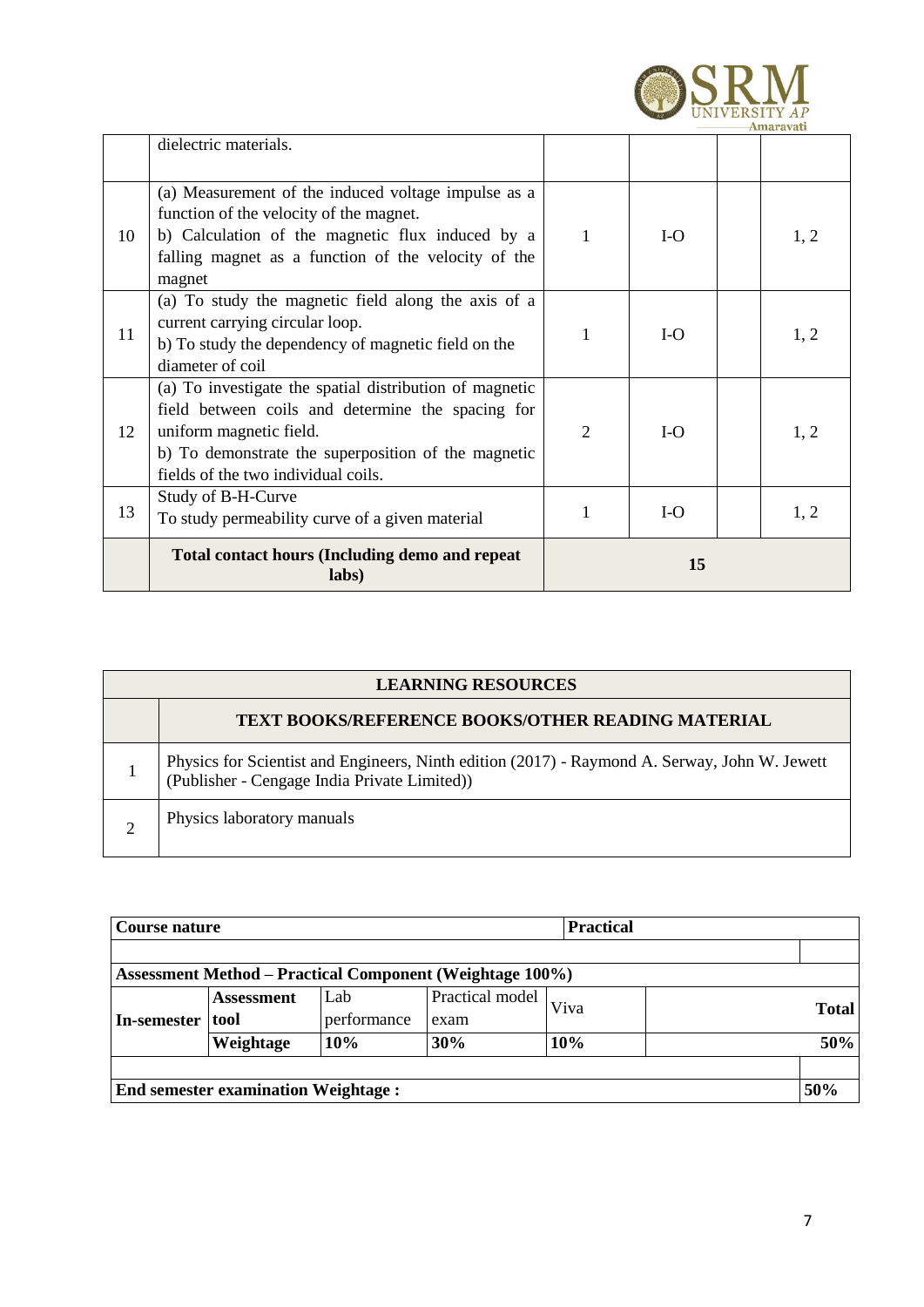

| <b>PHY 102</b>                 | <b>Physics E-II</b>   |  |  |  |
|--------------------------------|-----------------------|--|--|--|
| Co-requisite:                  | <b>NIL</b>            |  |  |  |
| Prerequisite:                  | Physics $-I$          |  |  |  |
| Data Book /<br>Codes/Standards | <b>NIL</b>            |  |  |  |
| Course Category                | <b>CORE</b>           |  |  |  |
| Course designed by             | Department of Physics |  |  |  |
| Approval                       |                       |  |  |  |

| <b>PURPOSE</b><br>The course aims to cover the fundamental formalism and applications of Physics. It<br>mainly includes introduction to modern physics, fundamentals of quantum<br>mechanics, solid state physics and devices |  |                                                                     |  |  |  |  |  |  |
|-------------------------------------------------------------------------------------------------------------------------------------------------------------------------------------------------------------------------------|--|---------------------------------------------------------------------|--|--|--|--|--|--|
| <b>LEARNING OBJECTIVES</b><br><b>STUDENT</b><br><b>OUTCOMES</b>                                                                                                                                                               |  |                                                                     |  |  |  |  |  |  |
|                                                                                                                                                                                                                               |  |                                                                     |  |  |  |  |  |  |
|                                                                                                                                                                                                                               |  | At the end of the course, student will be able to                   |  |  |  |  |  |  |
| 1.                                                                                                                                                                                                                            |  | apply the fundamental concepts of modern physics and explain        |  |  |  |  |  |  |
|                                                                                                                                                                                                                               |  | physics phenomenon                                                  |  |  |  |  |  |  |
| 2.                                                                                                                                                                                                                            |  | students' physical intuition and thinking process through           |  |  |  |  |  |  |
|                                                                                                                                                                                                                               |  | understanding the theory                                            |  |  |  |  |  |  |
| 3.                                                                                                                                                                                                                            |  | Understand basics of solid state physics and functioning of devices |  |  |  |  |  |  |
|                                                                                                                                                                                                                               |  |                                                                     |  |  |  |  |  |  |

| <b>Session</b> | <b>Description of Topic</b>                                | $\text{Context} \mid \text{C-D-I-}$<br>hours |  | <b>IOs</b> Reference |
|----------------|------------------------------------------------------------|----------------------------------------------|--|----------------------|
|                | UNIT I - Introduction to Quantum<br><b>Mechanics</b>       |                                              |  |                      |
|                | Light as particle: Photoelectric effect, idea of<br>photon |                                              |  | 1,2,3                |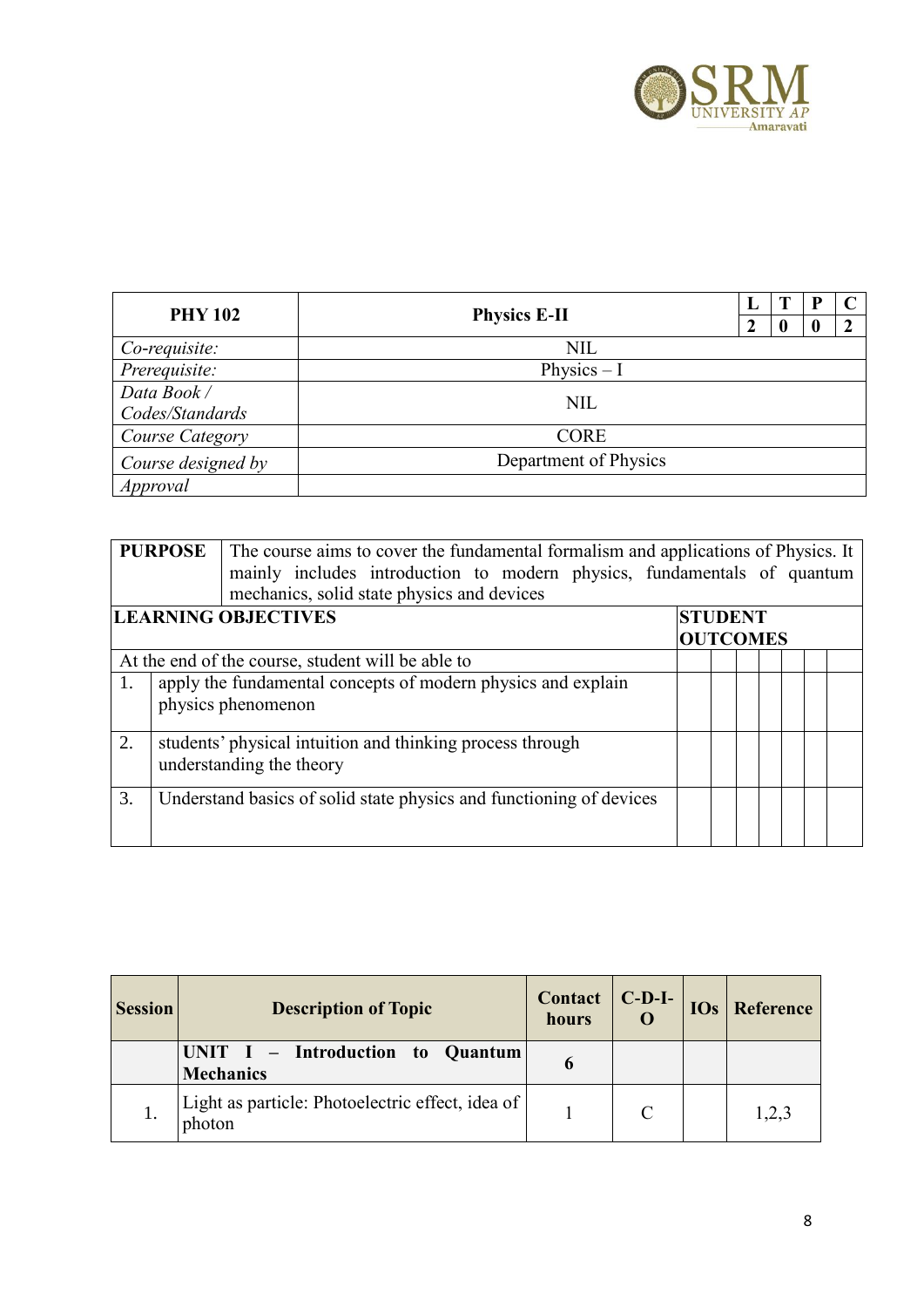

| 2.  | Wave particle duality<br>Matter waves - De Broglie hypothesis                                         | 1                 | $\mathsf{C}$  | 1,2,3          |
|-----|-------------------------------------------------------------------------------------------------------|-------------------|---------------|----------------|
| 3.  | Postulates of quantum mechanics, Wave<br>function and its physical interpretation                     | 1                 | $\mathbf C$   | 1,2,3          |
| 4.  | Heisenberg's uncertainty principle (from<br>double slit experiment)                                   | $\mathbf{1}$      | $\mathcal{C}$ | 1,2,3          |
| 5.  | Schrodinger's equation                                                                                | $\mathbf{1}$      | $C-D$         | 1,2,3          |
| 6.  | Probability current density, Equation of<br>continuity, and its physical significance                 | $\mathbf{1}$      | $C-D$         | 1,2,3          |
|     | <b>UNIT II – Application of Quantum</b><br><b>Mechanics</b>                                           | 6                 |               |                |
| 7.  | Free particle, Particle in infinitely deep<br>potential well (one - dimension)                        | 1                 | D             | 1,2,3          |
| 8.  | Particle in three dimensional rigid box                                                               | 1                 | D             | 1,2,3          |
| 9.  | Step potential, Potential barrier (Qualitative<br>discussion).                                        | $\mathbf{1}$      | $D-I$         | 1,2,3          |
| 10. | Barrier penetration and tunneling effect.                                                             | $\mathbf{1}$      | $D-I$         | 1,2,3          |
| 11. | Hydrogen atom, Qualitative discussion on<br>the radial and angular parts of the bound<br>state energy | $\mathbf{1}$      | D             | 1,2,3          |
| 12. | Electron in periodic potential;<br>Kronig-<br>Penney model                                            | $\mathbf{1}$      | $I-O$         | 1,2,3          |
|     | <b>UNIT III: LASER</b>                                                                                | 6                 |               |                |
| 13. | Introduction to LASER                                                                                 | 1                 | $\mathcal{C}$ | $\overline{4}$ |
| 14. | Spontaneous Emission of Radiation                                                                     | $\mathbf{1}$      | $C-D$         | 4              |
| 15. | <b>Stimulated Emission of Radiation</b>                                                               | $\mathbf{1}$      | $C-D$         | 4              |
| 16. | Population Inversion, Einstein's Coefficients                                                         | $\mathbf{1}$      | $C-D$         | $\overline{4}$ |
| 17. | Construction and Working of Ruby LASER                                                                | $\mathbf{1}$      | $D-I$         | $\overline{4}$ |
| 18. | He-Ne LASER, Applications of LASER                                                                    | $\mathbf{1}$      | $I-O$         | $\overline{4}$ |
|     | <b>UNIT-IV Fiber Optics</b>                                                                           | 6                 |               |                |
| 19. | Fundamental ideas about optical fiber                                                                 | 1                 | $\mathcal{C}$ | $\overline{4}$ |
| 20. |                                                                                                       |                   |               |                |
| 21. | Types of fibers                                                                                       | $\mathbf{1}$      | $C-D$         | 4              |
|     | Acceptance angle and cone                                                                             | $\mathbf{1}$      | $C-D$         | $\overline{4}$ |
| 22. | Numerical aperture                                                                                    | $\mathbf{1}$      | $C-D$         | $\overline{4}$ |
| 23. | Propagation mechanism and communication<br>in optical fiber.                                          | $\mathbf{1}$      | D             | $\overline{4}$ |
| 24. | Attenuation, Signal loss in optical fiber and<br>dispersion                                           | 1                 | $D-I$         | $\overline{4}$ |
|     | <b>UNIT</b><br><b>Solid</b><br><b>Physics</b><br>V:<br><b>State</b><br>and                            |                   |               |                |
|     | <b>Semiconductors</b>                                                                                 | 6                 |               |                |
| 25. | Classification of solids based on band theory                                                         | 1<br>$\mathbf{1}$ | $\mathbf C$   | 1,2,3          |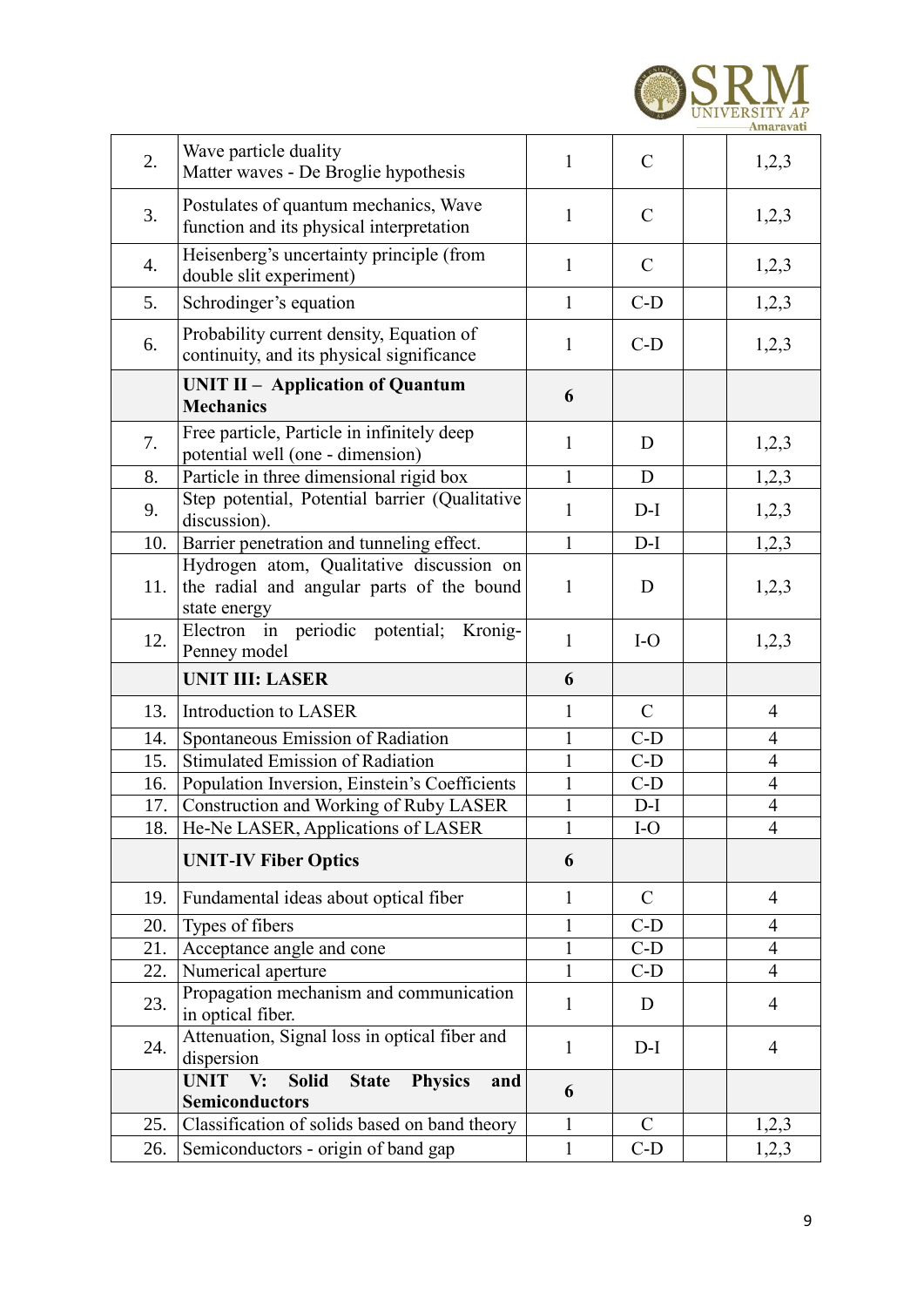

| 27. | Intrinsic and extrinsic semiconductors, $p$ and<br>$n$ type. | $D-I$ | 1,2,3 |
|-----|--------------------------------------------------------------|-------|-------|
| 28. | Lorenz force, Hall effect                                    |       | 1,2,3 |
| 29. | Fundamentals of Energy storage devices,<br>supercapacitors   | I-O   | 1,2,3 |
| 30. | Light emitting diodes and solar cells                        | I-O   | 1,2,3 |
|     | <b>Total contact hours</b>                                   | 30    |       |

#### **LEARNING RESOURCES**

|                | <b>TEXT BOOKS/REFERENCE BOOKS/OTHER READING MATERIAL</b>                                                                                             |
|----------------|------------------------------------------------------------------------------------------------------------------------------------------------------|
|                | University Physics With Modern Physics with Mastering Physics - D Young, Roger A<br>Freedman And Lewis Ford, XII Edition (2018), Publisher – PEARSON |
| $\overline{2}$ | Physics for Scientist and Engineers - Raymond A. Serway, John W. Jewett XIX Edition<br>(2017), Publisher - Cengage India Private Limited             |
| 3              | Concept of Modern Physics - Arthur Besier, Shobhit Mahajan, S Rai, 2017 Edition,<br>Publisher - Tata McGraw Hill                                     |
| 4              | Optics - Ajay Ghatak, Fifth Edition (2010), Publisher - Megraw Hill                                                                                  |
| 5              | Fiber optics and Lasers: The two revolutions - A. Ghatak, K. Tyagarajan (2006)<br>Publisher -Macmillan                                               |

| Course nature                                     |                                                              |                                  |     |                       | <b>Theory</b> |              |  |  |  |
|---------------------------------------------------|--------------------------------------------------------------|----------------------------------|-----|-----------------------|---------------|--------------|--|--|--|
|                                                   | <b>Assessment Method – Theory Component (Weightage 100%)</b> |                                  |     |                       |               |              |  |  |  |
| In-                                               | <b>Assessment</b><br>tool                                    | $Cycle$ test $I$ $Cycle$ test II |     | Assignment Class Test |               | <b>Total</b> |  |  |  |
| semester                                          | Weightage                                                    | 15%                              | 15% | 10%                   | 10%           | 50%          |  |  |  |
| 50%<br><b>End semester examination Weightage:</b> |                                                              |                                  |     |                       |               |              |  |  |  |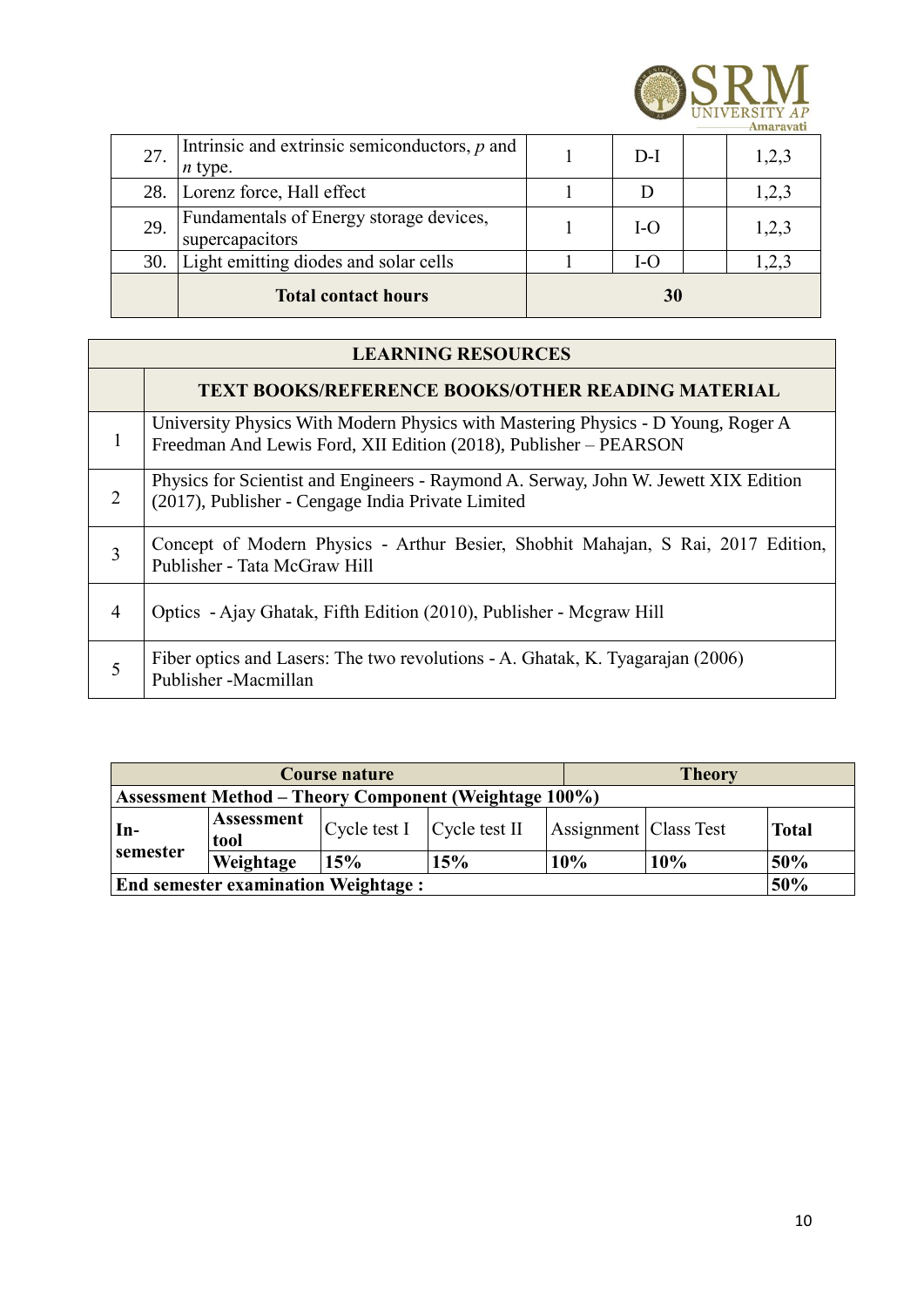

|                    | <b>PHY 102L</b>                |  |              |                       |  |
|--------------------|--------------------------------|--|--------------|-----------------------|--|
|                    | <b>Physics E-II LABORATORY</b> |  | $\mathbf{0}$ | $\mathcal{D}_{\cdot}$ |  |
| Co-requisite:      | <b>NIL</b>                     |  |              |                       |  |
| Prerequisite:      | <b>NIL</b>                     |  |              |                       |  |
| Data Book/         | <b>NIL</b>                     |  |              |                       |  |
| Codes/Standards    |                                |  |              |                       |  |
| Course Category    | <b>CORE</b>                    |  |              |                       |  |
| Course designed by | Department of Physics          |  |              |                       |  |
| Approval           |                                |  |              |                       |  |

| <b>PURPOSE</b> The course aims to cover the application of fundamental formalism of Physics. It mainly<br>includes modern physics, wave and optics, fiber optics, solid state physics. |                                                                       |  |  |  |  |  |  |  |
|----------------------------------------------------------------------------------------------------------------------------------------------------------------------------------------|-----------------------------------------------------------------------|--|--|--|--|--|--|--|
| <b>LEARNING OBJECTIVES</b><br><b>STUDENT</b><br><b>OUTCOMES</b>                                                                                                                        |                                                                       |  |  |  |  |  |  |  |
|                                                                                                                                                                                        | At the end of the course, student will be able to                     |  |  |  |  |  |  |  |
|                                                                                                                                                                                        | 1. Understand basic equipment operation and analysis                  |  |  |  |  |  |  |  |
|                                                                                                                                                                                        | 2. Correlate fundamental concept of physics to laboratory experiments |  |  |  |  |  |  |  |

| Sl.<br>N <sub>o</sub> | <b>Description of Experiments</b>                                                                                                                                                                | <b>Contact</b><br>hours | $C-D-I-O$ | IOs | <b>Reference</b> |
|-----------------------|--------------------------------------------------------------------------------------------------------------------------------------------------------------------------------------------------|-------------------------|-----------|-----|------------------|
| $\mathbf{1}$          | Measurement of Planck's constant by Cs photocell                                                                                                                                                 | 1                       | $I-O$     |     | 1, 2             |
| $\overline{2}$        | To record the Franck-Hertz characteristic curve for<br>neon emission                                                                                                                             | 1                       | $I-O$     |     | 1, 2             |
| $\overline{3}$        | Determination of Rydberg constant using neon<br>emission spectra                                                                                                                                 | $\mathbf{1}$            | $I-O$     |     | 1, 2             |
| $\overline{4}$        | Determination of the beam quality factor (M-<br>parameter) of a given laser                                                                                                                      | $\mathbf{1}$            | $I-O$     |     | 1, 2             |
| 5                     | To determine the wavelength of $\overline{a}$ given laser lights<br>with the diffraction patterns by single slit and double<br>slit                                                              | $\mathbf{1}$            | $I-O$     |     |                  |
| 6                     | a) To measure the grating constants with the<br>diffraction patterns of laser light<br>b) To observe the diffraction patter by metal mesh                                                        | $\mathbf{1}$            | $I-O$     |     |                  |
| $\overline{7}$        | To determine the wavelength of a laser using the<br>Michelson interferometer                                                                                                                     | $\mathbf{1}$            | $I-O$     |     | 1, 2             |
| 8                     | a) Determination the wavelength of He-Ne laser<br>using diffraction grating<br>b) Determination the particle size of a given powder                                                              | $\overline{2}$          | $I-O$     |     | 1, 2             |
| 9                     | To calculate the numerical aperture and study the<br>losses that occur in optical fiber cable                                                                                                    | $\mathbf{1}$            | $I-O$     |     | 1, 2             |
| 10                    | Determine charge carrier type and concentration of a<br>given semiconductor using Hall Effect                                                                                                    | $\mathbf{1}$            | $I-O$     |     | 1, 2             |
| 11                    | Determination of thermal conductivity of a given<br>material                                                                                                                                     | $\mathbf{1}$            | $I-O$     |     | 1, 2             |
| 12                    | Four-probe Resistivity Measurement                                                                                                                                                               | $\overline{2}$          | $I-O$     |     | 1, 2             |
| 13                    | a) To measure the photo-current as a function of the<br>irradiance at constant voltage<br>b) Current-voltage and current-load characteristics of<br>a solar cell as a function of the irradiance | $\mathbf{1}$            | $I-O$     |     | 1, 2             |